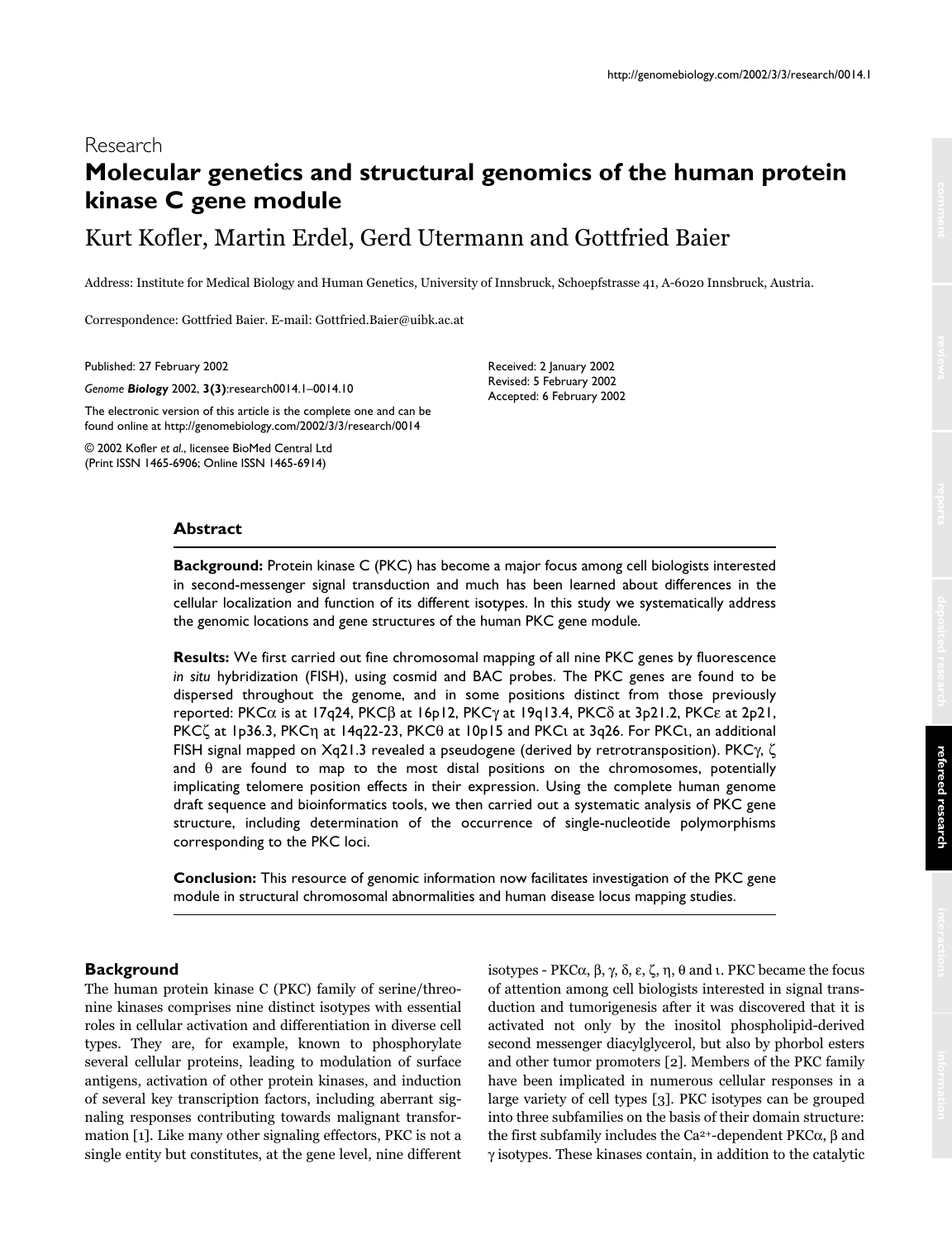C<sub>3</sub> protein kinase domain that is shared by all members of the family, a phospholipid- and diacylglycerol/phorbol esterbinding C1 domain and a Ca<sup>2+</sup>-binding C2 domain. PKC $\delta$ ,  $\varepsilon$ ,  $\eta$  and  $\theta$  contain the conserved C<sub>1</sub> domain but only a C<sub>2</sub>-like domain, defective in  $Ca^{2+}$  binding. PKC $\zeta$  and  $\iota$  completely lack the C<sub>2</sub> domain and their C<sub>1</sub> domain contains only one of the two cysteine-rich zinc-finger-like motifs present in all other isotypes (for a review see [4]).

The reasons for the heterogeneity of PKC isotypes are not yet fully understood. However, the differences between these distinct PKC isotypes with respect to cofactor dependencies, subcellular localization, and tissue distribution (including levels of expression in a given cell type), suggest that they may be independently regulated through coupling to distinct receptor signaling pathways and possess different substrate specificities  $[4]$ . In this context, the expression of more than one PKC isotype in a cell potentially provides it with the ability to mount heterogeneous responses to diverse extracellular signals. However, many gaps remain in our knowledge of the detailed functions of PKC in certain important cell types such as T cells. Nevertheless, the potential relevance of PKC isotype-specific function(s) in the etiology of a number of human diseases is much discussed ([2] and see below).

To date, human and other mammalian PKC loci have not been systematically characterized, and very little is known regarding structural differences between the isotype genes. We previously focused on the genomic structure of the PKC $\theta$ gene [5,6] and its function (for a review see [2]). We now report the complete chromosomal localization and analysis of the structure of the PKC loci. In a critical first step, we systematically defined the chromosomal locations of all nine human PKC loci using cloned contigs of cosmid and/or bacterial artificial chromosome (BAC) probes and fine chromosomal mapping by fluorescence in situ hybridization (FISH). In addition, making use of the complete human genome draft sequence and bioinformatics tools, we have determined the gene organization of the human PKC gene loci as a resource of structural, functional, and positional candidate genes usage. Given the multiplicity of reported PKC functions in numerous cell types, this structural genomic information on the PKC gene module may assist investigations of biological processes regulating cell proliferation, differentiation and survival.

# **Results and discussion**

# Chromosomal fine mapping of the nine PKC loci by **FISH** analysis

Genomic clones were isolated under high-stringency hybridization conditions from human genomic libraries using cDNA probes for the nine human PKC isotypes. Genomic PKC clones confirmed by polymerase chain reaction (PCR) (up to five clones per gene) were subsequently used to determine the human chromosomal location of the PKC gene module using FISH. Fluorescent doublets were observed in the majority of the metaphases on each of the two sister chromatids at the positions indicated in Figure 1a, which shows the composite karyotype of the nine distinct PKC genes. No other chromosomal site exhibited significant fluorescent signals (data not shown). The fluorescence intensity of up to eight signal-carrying chromosomes was measured to create a highly significant average green-to-red profile. This profile was linearly interpolated to the size of standard chromosomal ideograms, allowing an objective assignment of fluorescent signals to a chromosomal band. The diagrammatic presentation of fluorescent spot distribution on metaphase human chromosomes is shown in Figure 1b.

Thus, the chromosomal location of all members has been fine-mapped to confirm and/or correct the existing data set. As Table 1 shows, out of the nine human PKC members, five isotypes - PKC $\alpha$ ,  $\beta$ ,  $\delta$ ,  $\zeta$  and  $\iota$  - had not been correctly assigned to individual human chromosomes in the existing literature  $[5,7-13]$ . A comparison of our chromosomal locations for PKC genes with the genome-draft assignments (HUGO), confirmed our results overall; however, our detailed FISH analysis provided enhanced mapping resolution.

In particular, the reported localization of the PKCt gene locus to the X chromosome (Xq21.3 [13] and HUGO, see Table 1) could not be confirmed, as we detected an additional FISH signal at 3q26. Once isolated from the human genome draft sequence, the Xq21.3 chromosomal DNA sequence harboring PKCt was revealed to be a processed pseudogene similar to the authentic gene at 3q26. This PKCt Xq21.3 pseudogene contains an uninterrupted open reading frame (ORF) and no introns, consistent with an origin through retrotransposition. Interestingly, it is identical to the PKC gene sequence except for one point mutation at the stop codon (Figure 2), which elongates the ORF by 27 amino acids. The PKCt Xq21.3 pseudogene may therefore be expressed. Because of the extremely high identity of the two prospective PKCt mRNAs,

|--|--|

| Critical chromosomal regions of the PKC gene module |                 |                 |                    |       |  |
|-----------------------------------------------------|-----------------|-----------------|--------------------|-------|--|
| <b>PKC</b>                                          | HUGO            | Literature      | <b>FISH</b>        | Mouse |  |
| alpha                                               | $17q22-q23.2$   | I7q22-23.2      | 17 <sub>a</sub> 24 | П     |  |
| beta                                                | $16p12-p13.1$   | 16p11.2         | 16p12              |       |  |
| gamma                                               | $19q13.2-13.4$  | 19q13.4         | 19q13.4            | 7     |  |
| delta                                               | 3p21            | 3p              | 3p21.2             | 14    |  |
| epsilon                                             | 2p21            | 2p21            | 2p21               |       |  |
| zeta                                                | Ip36.2-36.33    | ı               | lp36.3             |       |  |
| eta                                                 | l4q             | $14q22-23$      | I4q22-23           | 12    |  |
| theta                                               | 10p15           | 10p15           | 10p15              | 2     |  |
| iota                                                | Xq21.3 (pseudo) | Xq21.3 (pseudo) | 3q26               |       |  |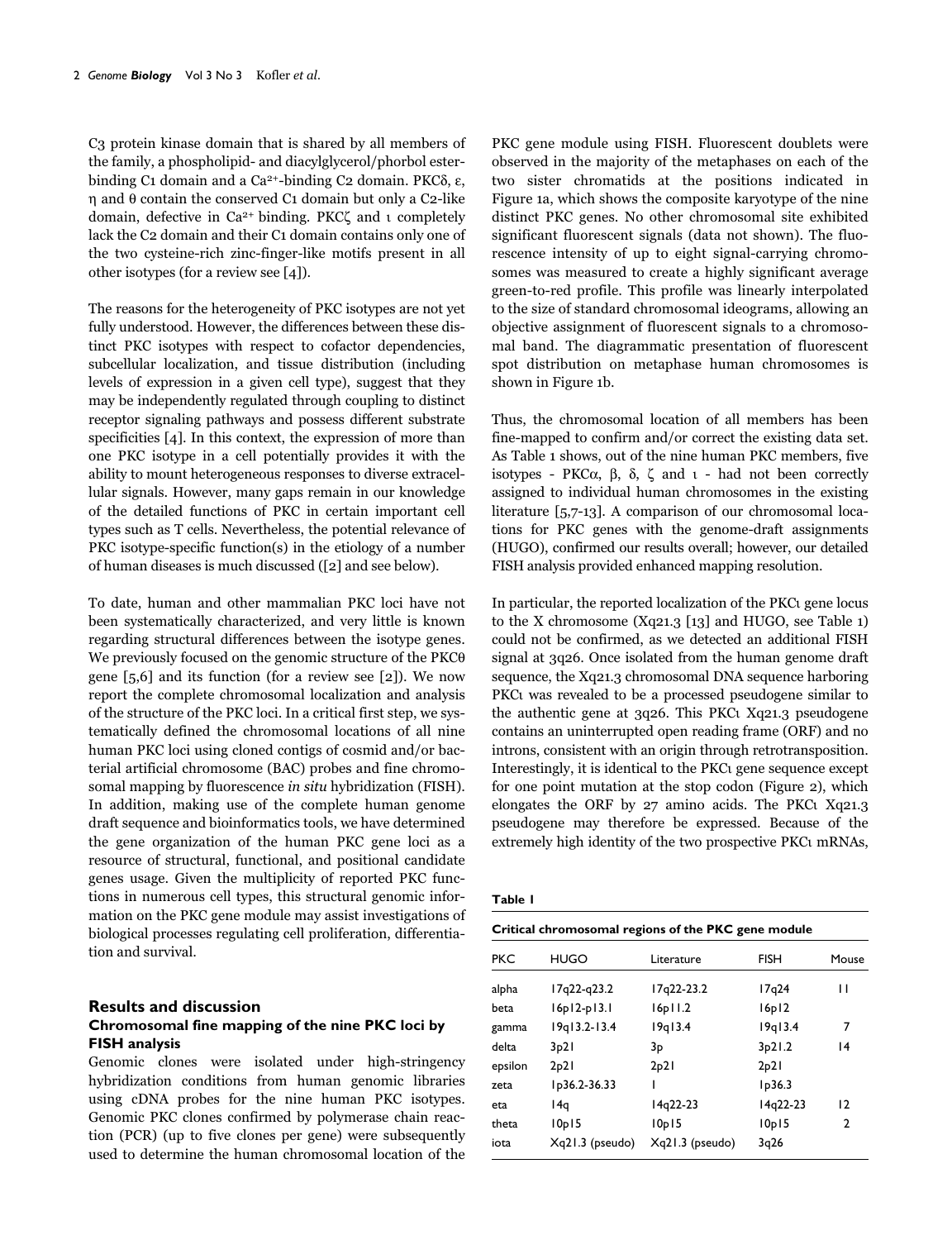

### **Figure 1**

Chromosomal mapping of the nine human PKC gene loci by FISH to metaphase spreads. **(a)** Composite karyotype of the nine distinct PKC genes assigned by FISH (in green) to human metaphase spreads (DAPI/PI banding). The PKC gene product label indicates the assignment of the averaged fluorescence peak to the corresponding chromosome band. **(b)** Ideograms depicting the distribution of fluorescent spots (indicated by vertical bars at the side of the ideograms). Each mark represents the localization of one hybridization spot; n = number of metaphases scored.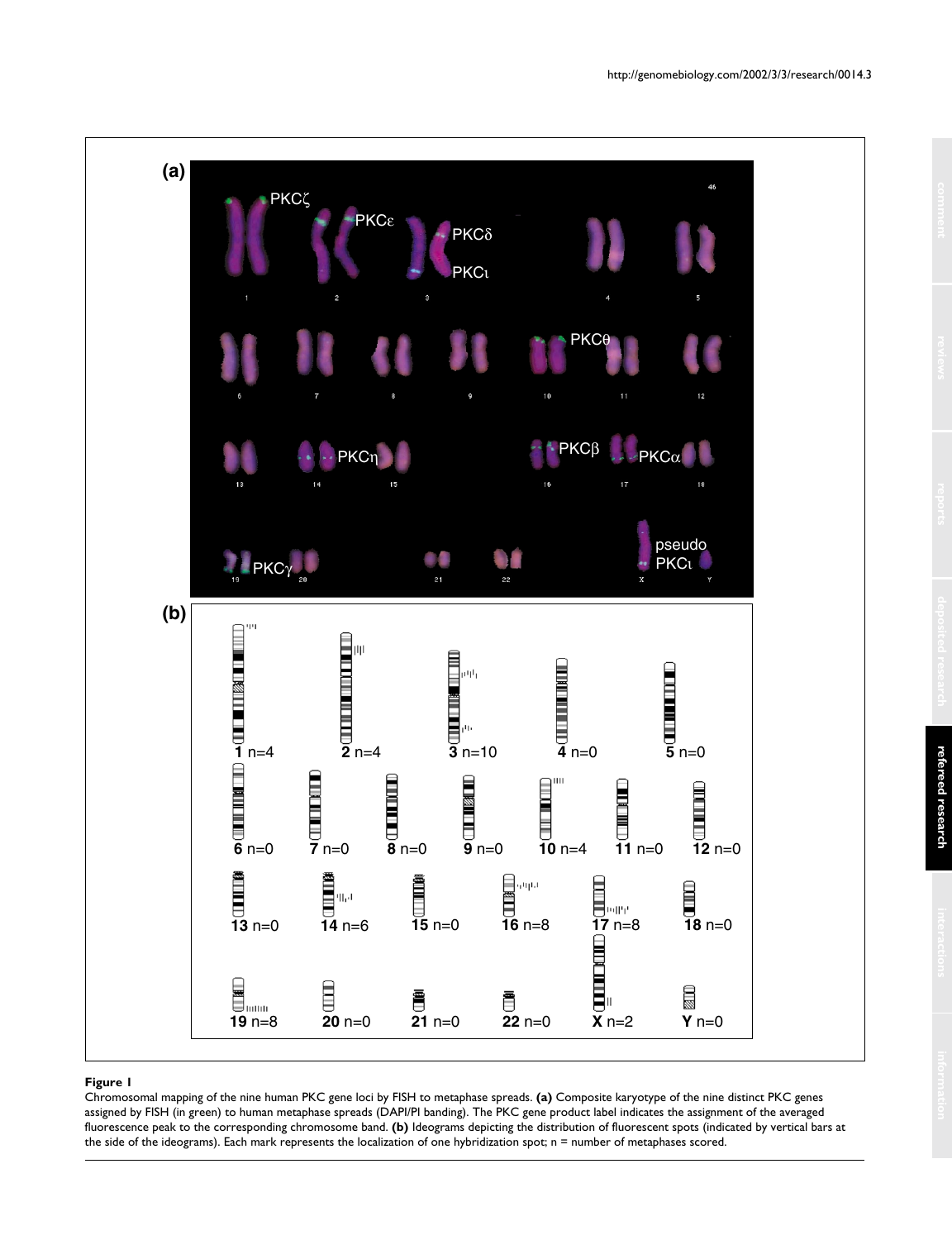

#### Figure 2

Amino-acid sequence of the PKC1 Xq21.3 pseudogene. The uninterrupted ORF is in red. The point mutation reverting the wild-type TGA stop codon to CGA is shown in blue.

this possibility could only be investigated further by using an antibody designed to detect the additional 27 amino acid sequence of a putative pseudogene protein product, and such an antibody is not yet available.

In addition to the PKCt locus at chromosome 3q26 (and the Xq21.3 pseudogene) another PKC genomic sequence is found in the draft human genome, which had been mapped (in the database) to chromosome 12 (BAC KlonRP11-147C2). An alignment of intron placement in the chromosome 12 and chromosome 3 PKCt genes indicated the highest possible homology in their genomic organization; for example, the chromosome 12 PKC<sub>l</sub> gene contains (as well as the 17 introns) 18 exons identical in size and sequence to those of the 3q26 PKC gene identified by FISH (data not shown). As no FISH signal for a PKC sequence could be observed on chromosome 12, this apparent highly conserved gene duplication' is most probably the result of an *in silico* error in the assembly of the draft sequence, confirming the existence of errors in the existing sequence.

PKC $\gamma$ ,  $\zeta$  and  $\theta$  are found to map to the most distal parts of their chromosomes (PKC $\gamma$  at 19913.4, PKC $\zeta$  at 1p36.3 and PKC $\theta$  at 10p15), suggesting that there might be a telomeric position effect modifying these genes' expression throughout the replicative lifespan of human cells. However, there is no experimental evidence on this at present.

#### Genomic organization of the PKC gene module

Using HUGO and bioinformatics tools, we have dissected the genomic organization, that is the characterization of the exon/intron structure, of the nine PKC isotype genes (Figure 3). The PKC loci range in size from approximately 24.4 kilobases (kb) (PKC $\gamma$ ) to 480 kb (PKC $\alpha$ ), and are composed of 14 to 18 coding exons and 13 to 17 introns, varying in size from  $94$  to  $188,435$  base pairs (bp). The exons are small to intermediate in size, ranging from 32 to 381 nucleotides. All intron-exon junctions appear to comply with the GT-AG rule. Considering the common evolutionary origin of this gene family (as shown by a cDNA-based phylogenetic tree of PKC and its closest relative, PKD, Figure 3a), it is not surprising that some of their exon structures are identical (and nearly homologous in their amino-acid sequence) within the PKC subfamilies (Figure 3b). The AUG translation initiation site for the ORFs of PKC $\alpha$ ,  $\beta$ ,  $\gamma$ ,  $\epsilon$ ,  $\zeta$  and  $\eta$  is located in exon 1, for PKC $\delta$ ,  $\theta$  and  $\iota$  one intron is located in the 5 vuntranslated region ( $5 \times UTR$ ) and only the subsequent exons determine the functional domains of the PKC proteins. Nevertheless, the existence of additional exons within the 5vUTR cannot be excluded at this point.

These structural genomic data can be used to represent the phylogenetic relationships of the PKC genes. The organization of the regulatory and catalytic subdomains of PKC has been remarkably preserved during evolution: using the exon structure of PKC $\alpha$  as a reference, exons 10-15 within the catalytic domain share the highest similarity in size, organization and primary structure among conventional (c)PKC and novel (n)PKCs, but not atypical (a)PKCs. aPKC $\zeta$  and t are very distinct from cPKC and nPKC within the exon structure of the catalytic domain. Along this line, aPKCt and aPKCs appear particularly conserved between each other in both their regulatory and catalytic domain structures. Within the regulatory domain, the subfamilies cPKC, nPKC and aPKC are clearly distinct from each other, and there is even a split within the nPKCs into the D-forms, PKCδ and θ, and the E-forms, PKCε and  $\eta$ . Also, cPKC $\alpha$  and cPKC $\beta$  appear more closely related

Figure 3 (see the figure on the next page)

The evolutionary relationships and structures of the nine distinct human PKC genes. (a) A cDNA-based phylogenetic tree of PKC isotypes and their closest relative, PKD. (b) Evolutionary comparison between the PKC genomic gene sequences revealed subfamily-specific genomic organization. Within the subfamilies (grouped in rows), the color-coding indicates different collections of conserved exon sizes between loci.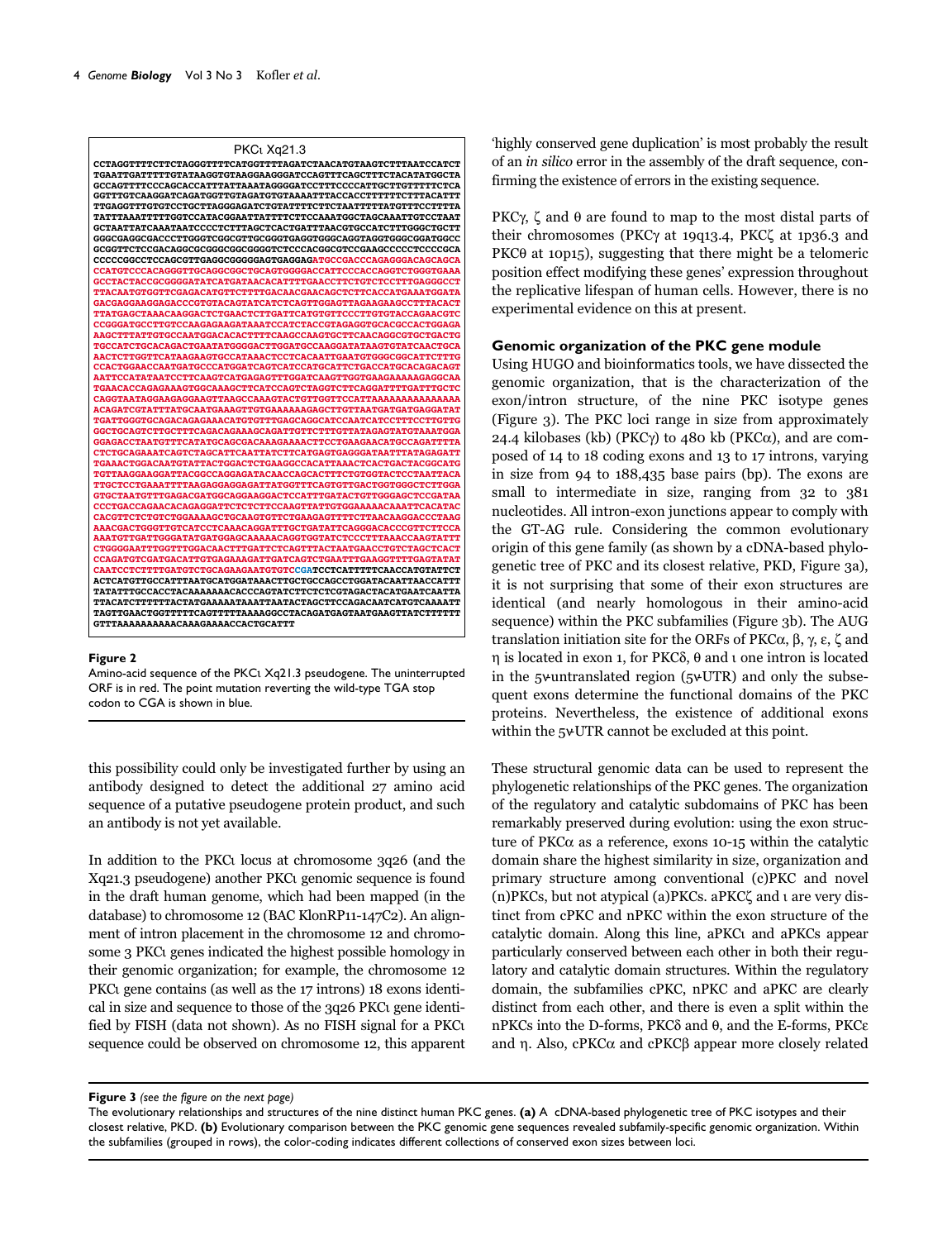



**Figure 3** *(see legend on the previous page)*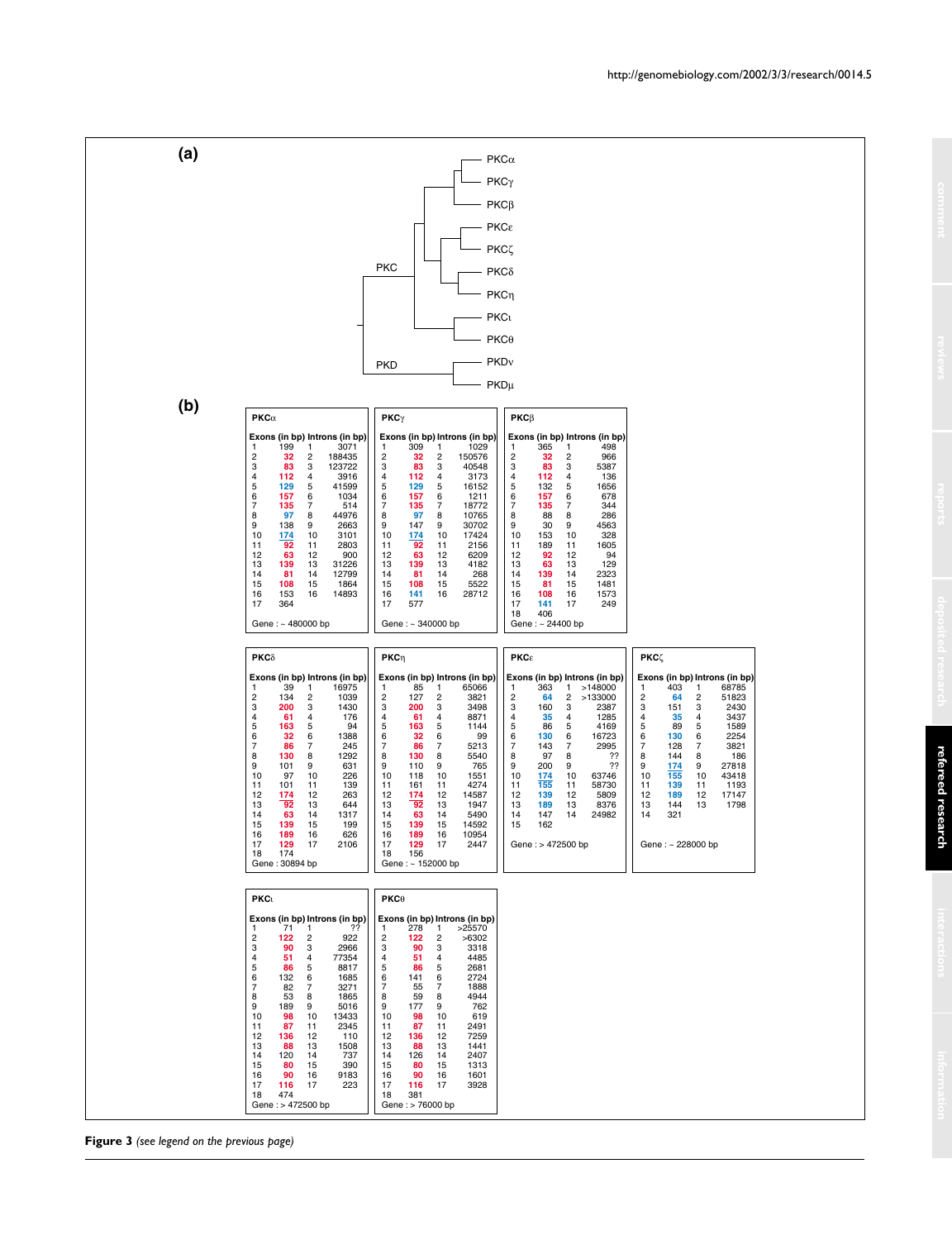to each other than to cPKCy. Overall, the data suggest that gene duplication followed by intron loss and/or insertion and exon shuffling have been important in the evolution of the PKC gene family. This careful in silico dissection of the gene fine structure is also a prerequisite to an efficient search for potential abnormalities in the PKC genes.

#### Alternative processing of PKC gene transcripts

The existence of alternative splice variants of PKC within certain tissues is an attractive option for providing further heterogeneity in PKC, reflecting the diverse pathways of signal transduction within these cells.

Alternative splicing is currently known for at least one human PKC isotype. Two distinct PKCB cDNA clones have been isolated that encode sequences of 671 and 673 amino acids, respectively, which differ from each other only in the carboxyterminal regions of approximately  $50$  amino acids  $[14,15]$ . Characterization of the PKCβ chromosomal gene provided direct evidence of the existence of two adjacent carboxy-terminal exons that could be alternatively spliced to generate two types of PKCβ [16]. Importantly, these splice variants, PKCβI and  $\beta$ II, appear to be expressed in a tissue-selective manner, suggesting that their functions are different.

#### PKC splicing variants are known in rodents

A mouse variant of PKC $\delta$  - PKC $\delta$ II - has recently been described  $\lceil 17 \rceil$ . This has a 78 bp (26 amino acid) insertion into the caspase-3-sensitive site in the V3 domain of the original PKCδI sequence, which renders the PKCδII isoform insensitive to caspase-3. PKCSI is detected in most tissues, whereas PKCSII was expressed selectively in the testis, ovary, thymocytes, brain and kidney [18].

In addition, a carboxy-terminal truncated form of PKC8III exists in rats, which has an 83 bp out-of-frame insertion at the same site in the V3 region [18]. Genomic DNA analysis revealed that the difference between mouse PKCSII and rat PKCSIII is due to a different sequence at the critical 5vdonor splice sites (data not shown). PKC $\delta$ III, which represents just the regulatory domain, might show a dominant-negative effect against PKCSI, and thus alternative splicing involving this variant might modulate signaling pathways.

Two forms of rat PKCζ RNA, with different 5v ends, have been reported. The major form (PKC $\zeta$  wild type) is expressed ubiquitously, whereas the smaller form - protein kinase  $M \zeta$  (PKM $\zeta$ ) - which encodes just the catalytic domain of the enzyme without most of its regulatory domain, is predominant in normal brain and certain rat prostate tumors. The rat PKC $\zeta$  gene locus appears to contain two alternative promoters from which it can be transcribed to give two transcripts with 5vend heterogeneity [19].

Finally, a PKC0II cDNA clone has been isolated from mouse testis, encoding a unique 5vsequence of 20 amino acids and the PKC $\theta$ I (= wild type) sequence of 444 amino acids. The transcription of PKC0II RNA is initiated from the PKC0IIspecific exon, which is located between exons 7 and 8 of the PKC0I gene, indicating that alternative splicing is the mechanism by which PKC0II is generated. PKC0II is expressed exclusively in the testis in an age-dependent manner with sexual maturation. Consistent with its lack of a C1 regulatory domain, PKC0II is constitutively active and may have a crucial role in spermatogenesis [20].

#### The determination of single-nucleotide polymorphisms within the human PKC gene module

The authentic PKC gene loci present in a single copy in the human genome have been analyzed in detail for singlenucleotide polymorphisms (SNPs) using resources from the National Center for Biotechnology Information website [21]. Among the 11 SNPs within the coding regions of the PKC gene module currently known from these databank searches, only two (one each in PKCδ and PKCη, respectively) give rise to non-synonymous codons and create missense mutations (Table 2). These missense mutations do not exert an effect on kinase function in any obvious way, even though an effect cannot be ruled out at this time. Overall, the human PKC genes appear not to be highly variable regions as characterized by SNP analysis; however, the available exonic SNPs appear sufficient to be used for haplotyping purposes in linkage and/or association studies.

## Chromosomal location of fine-mapped PKC gene loci with human disease loci

Using the Cancer Genome Anatomy Project [22], a comparison of the chromosomal location of these nine fine-mapped PKC loci with human disease loci revealed chromosomal aberrations/breakpoints in these regions in, for example, patients with malignant disease (Figure 4). In particular, the locations 17q24 (PKCα), 19q13 (PKCγ), 3p21 (PKCδ), 2p21 (PKCε), 1p36  $(PKC\zeta)$  and 3q26 (PKC) are noteworthy, as deletions or balanced translocations involving these defined chromosomal regions are frequently described in naturally occurring malignancies. Thus, in theory, PKC-family genes could be affected as possible disease candidate genes in accidental recombinations during intrachromosomal rearrangement or even interchromosomal translocations, as in the deleterious joining of *abl* sequences to the immunoglobulin or *bcr* loci that leads to malignancy (via gain-of-function). However, many other genes involved in the regulation of cell activation, proliferation and apoptosis are also included in these chromosomal regions. Nevertheless, our mapping results suggest that some PKC isotypes could be candidate genes involved in human cancer.

Members of the PKC family have been consistently implicated in aberrant signaling responses contributing to malignant transformation, for example, as intracellular receptors for tumor-promoting phorbol esters, which have been shown to protect various cells, including T cells, from apoptosis [23,24]. As a result of this potentially transforming capacity of PKC-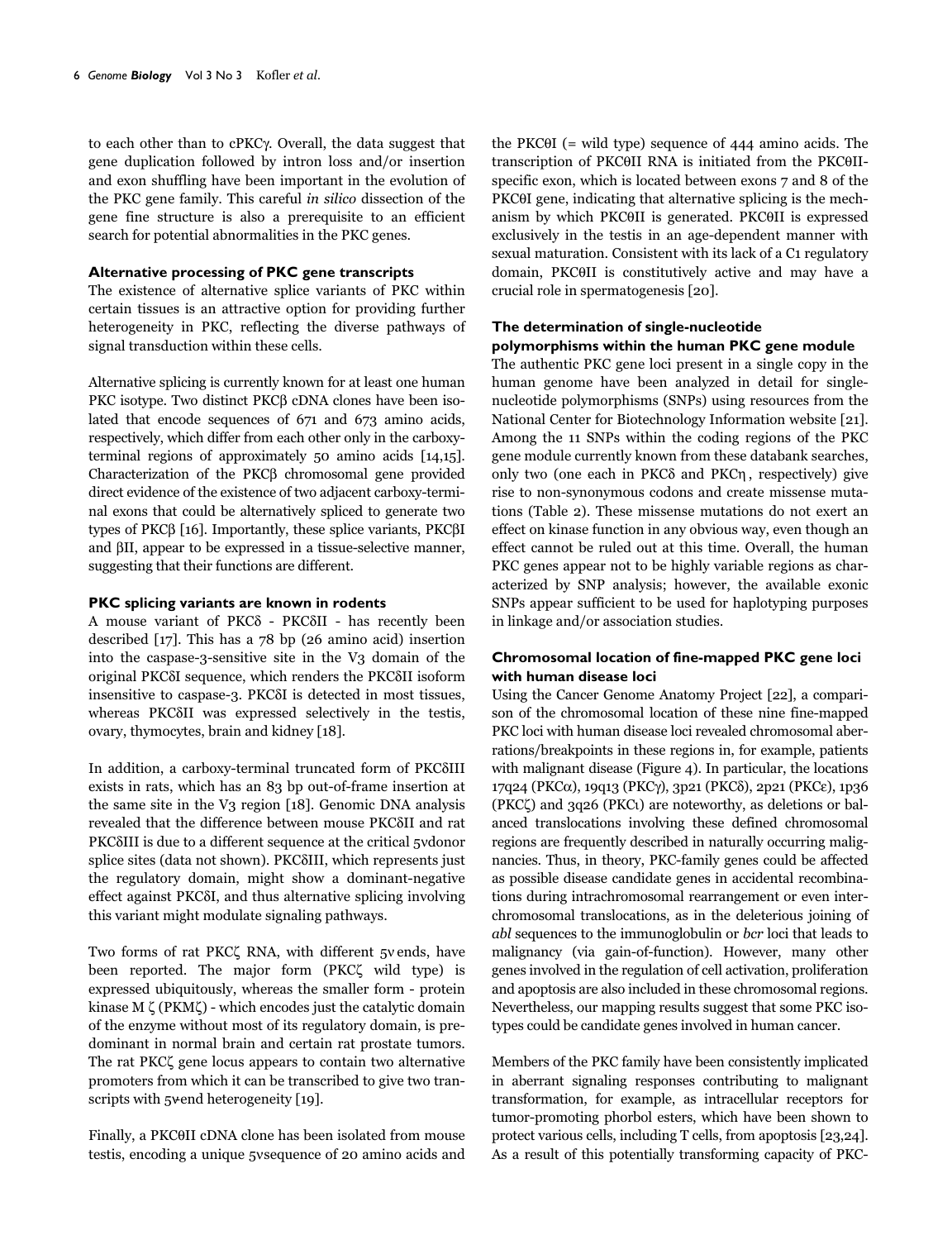|  |  |  |  |  |  |  |  | <b>SNPs of the PKC gene module</b> |
|--|--|--|--|--|--|--|--|------------------------------------|
|--|--|--|--|--|--|--|--|------------------------------------|

| <b>PKC</b> | <b>cDNA</b>                   |                      | Protein  |                      |                   |                           |  |
|------------|-------------------------------|----------------------|----------|----------------------|-------------------|---------------------------|--|
|            | Position                      | GenBank<br>accession | Position | Protein<br>accession | Codon<br>position | RefSNP<br>Cluster ID(rs#) |  |
| beta       | C 2167 T $(3\forall$ UTR)     | X06318.1             |          | Untranslated region  |                   |                           |  |
| delta      | C $1182$ T (exon 12)          | L07860.1             | S 375 F  | NP 006245.1          | 2                 | rs1056998                 |  |
|            | A 445 G (exon 5)              | L07860.1             | O 129 O  | NP 006245.1          | 3                 | rs1135095                 |  |
| epsilon    | T 1587 C (exon 11)            | X65293.1             | H 524 H  | NP 005391.1          | 3                 | rs1143691                 |  |
|            | C 1776 T (exon 12)            | X65293.1             | S 587 S  | NP 005391.1          | 3                 | rs   143692               |  |
| eta        | G 678 A (exon 5)              | M55284.1             | R 172 H  | NP 006246.1          | 2                 | rs1042559                 |  |
|            | A 1837 G (exon 13)            | M55284.1             | N 558 N  | NP 006246.1          | 3                 | rs1088680                 |  |
|            | G 2285 C (3 <sup>v</sup> UTR) | M55284.1             |          | Untranslated region  |                   | rs1139537                 |  |
| theta      | T 2206 A $(3\forall$ UTR)     | L07032.1             |          | Untranslated region  |                   | rs1065081                 |  |
|            | T 2554 C (3vUTR)              | L07032.1             |          | Untranslated region  |                   | rs663532                  |  |
|            | C 2636 T $(3\forall$ UTR)     | L07032.1             |          | Untranslated region  |                   | rs2453                    |  |

Data retrieved from [21].

family genes, the aberrantly high expression levels of distinct PKC isotypes found in most tumor cell lines argue for a functional link between PKC and oncogenesis (G.B., unpublished work). Chronic recruitment of PKC0 (by an undefined mechanism) into the membrane fraction of malignant cells has been reported in cell lines derived from patients with T-cell leukemia [25]. Other, more definitive, results show that both Bcr-Abl and PKC activity are necessary for resistance to apoptosis in hematopoietic K562 cells, supporting a functional role for PKCt in the survival of leukemia cells [26]. Recent studies, including our own [23,27], have directly linked distinct PKC isotypes to molecular pathways regulating apoptosis. But in spite of the putative role of PKCs in cellular growth control and differentiation, no clinical example of a causative role of PKCs in primary cell malignancy has yet been published. It remains to be seen whether the genetic dissection of naturally occurring malignant somatic cell mutants will eventually establish a link between PKCs and clinical disease.

A directed search for potential loss-of-function (and most likely recessive) mutations in the PKC loci, potentially associated with distinct genetic syndromes, will now be initiated. Along with information from biochemical work on signal transduction, tissue-specific expression patterns and phenotypes of the currently established mouse loss-of-function PKC isotype knockout lines  $(28-33)$  and G.B., unpublished work), the genomic fine mapping reported here will enable genetic studies in defined groups of patients to search for functional PKC polymorphisms or mutations associated with familial genetic defects or abnormalities. Given the enormous increase in genetic and molecular databases, bioinformatics approaches should continue to improve and develop into useful tools for evaluating hypotheses, with only the very promising ones being subjected to empirical testing. This human genetic,

and therefore long-term, approach may aid in delineating the basic physiological and possible pathophysiological functions of the PKC gene module, and may illuminate whether and eventually how PKCs are involved in human genetic disease.

# **Materials and methods**

Cosmid and BAC clones were isolated from human singlechromosome libraries from the Human Genome Mapping Project (HGMP) Resource Center (Los Alamos National Laboratory and the Laurence Livermore National Laboratory) as described in [34,35]. FISH analysis was carried out essentially as described in [5,36]. Comparative genomic hybridization (CGH) analysis software (MacProbe 3.3) was used to statistically determine the chromosomal localization of the hybridized probe. Long-range PCR was carried out using the DNA polymerase Elongase™ as described by the manufacturer (Gibco/BRL, Gaithersburg, USA).

FISH and detection by immunofluorescence was carried out on metaphase chromosome preparations from phytohemagglutinin-stimulated human lymphocytes from healthy probands. For each slide (area 18 x 18 mm), a total of 200 ng biotinylated DNA probe. Post-hybridization washes were carried out to a stringency of 0.1x SSC at 45°C. The biotinylated probe was detected using FITC-avidin conjugates (Vector Laboratories, Burlingame, USA) and one round of signal amplification. The data were recorded as a digital fluorescence image and processed by the MacProbe 3.3 software (PSI, London, UK) on a Leitz Aristoplan microscope equipped with integrating color CCD camera (Xbyion Electronic Systems, Cedar Knolls, USA). For each probe a minimum of 20 metaphases were analyzed by recording fluorescent spots on chromosomes and comparing them with images of DAPI-banded chromosomes.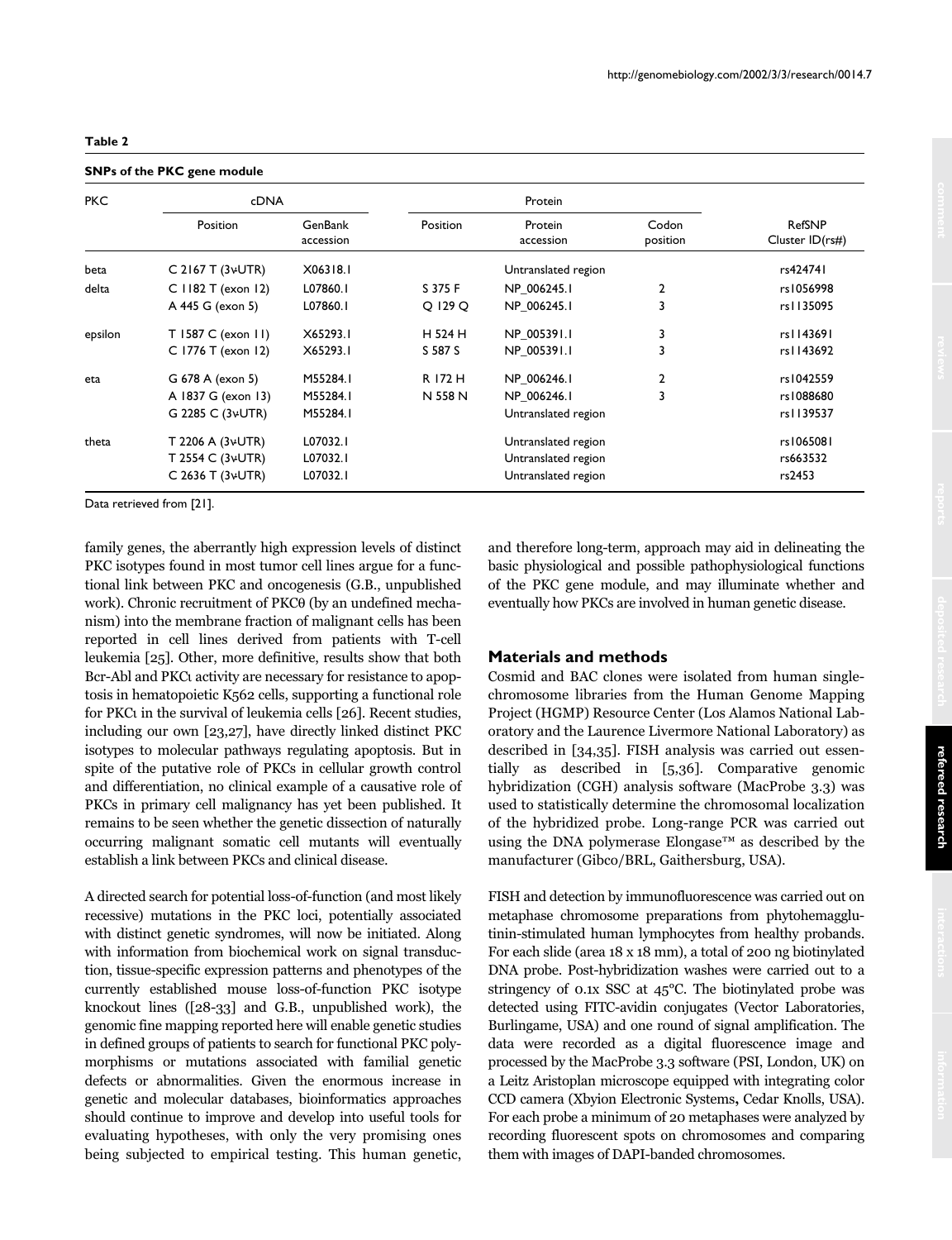

**Figure 4** *(see the second part of the figure and the legend on the next page)*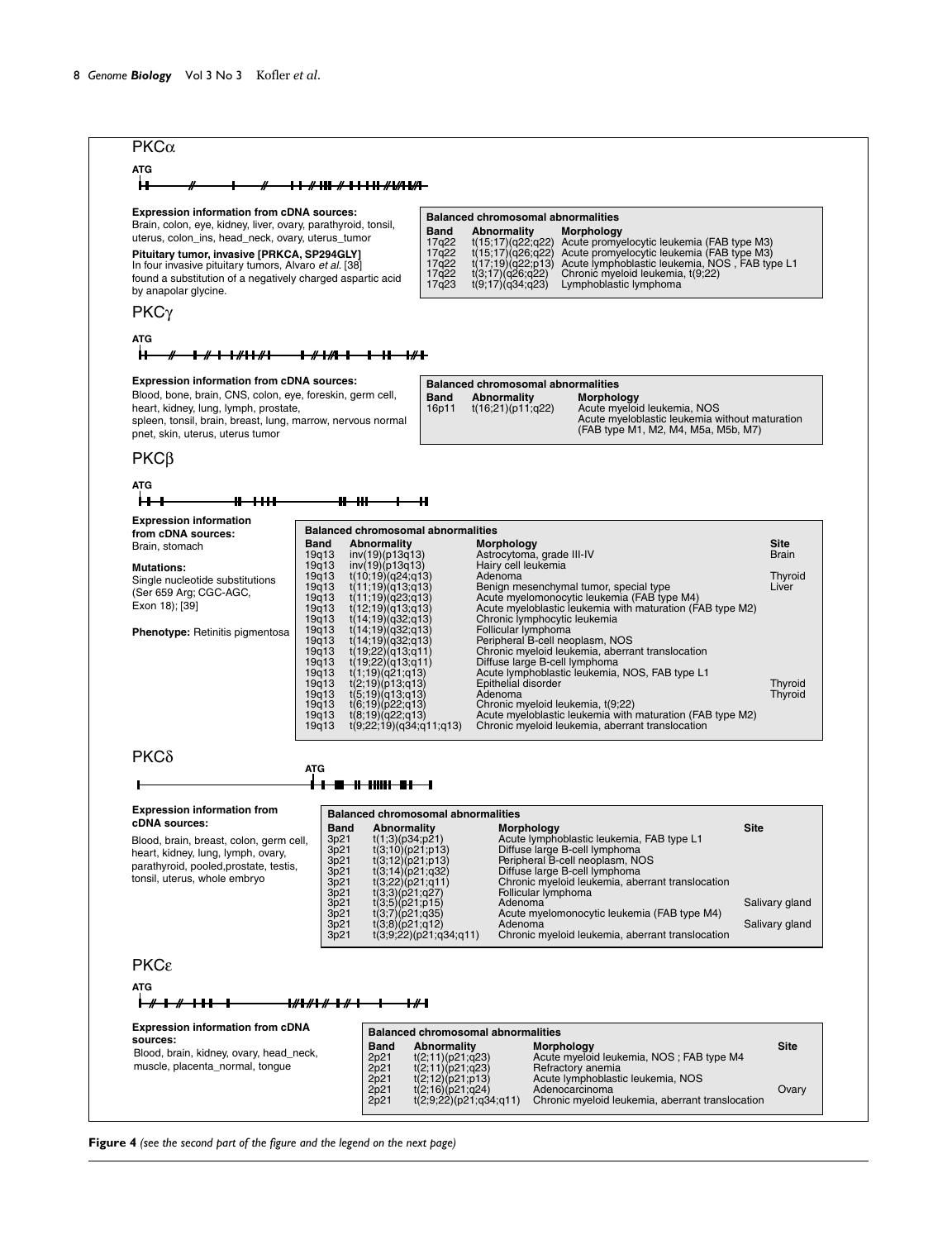

#### **Figure 4** *(continued from the previous page)*

Comparison of the human PKC gene loci with chromosomal localization of balanced aberrations in tumors using data from the Cancer Genome Anatomy Project [37]. In addition to the chromosomal abnormality data listed to the right of each gene locus structure diagram, information on the tissue expression of the gene (from expressed sequence tag (EST) databases) and on known human mutations [38,39] is given. Several of the PKC loci are noteworthy, as deletions or translocation events in this chromosomal region are described in the breakpoint map of recurrent chromosomal rearrangements in human neoplasia [22,37]. Cytogenetic studies on recurrent balanced chromosomal aberrations in all hematological malignancies and solid tumors published are collected in [37].